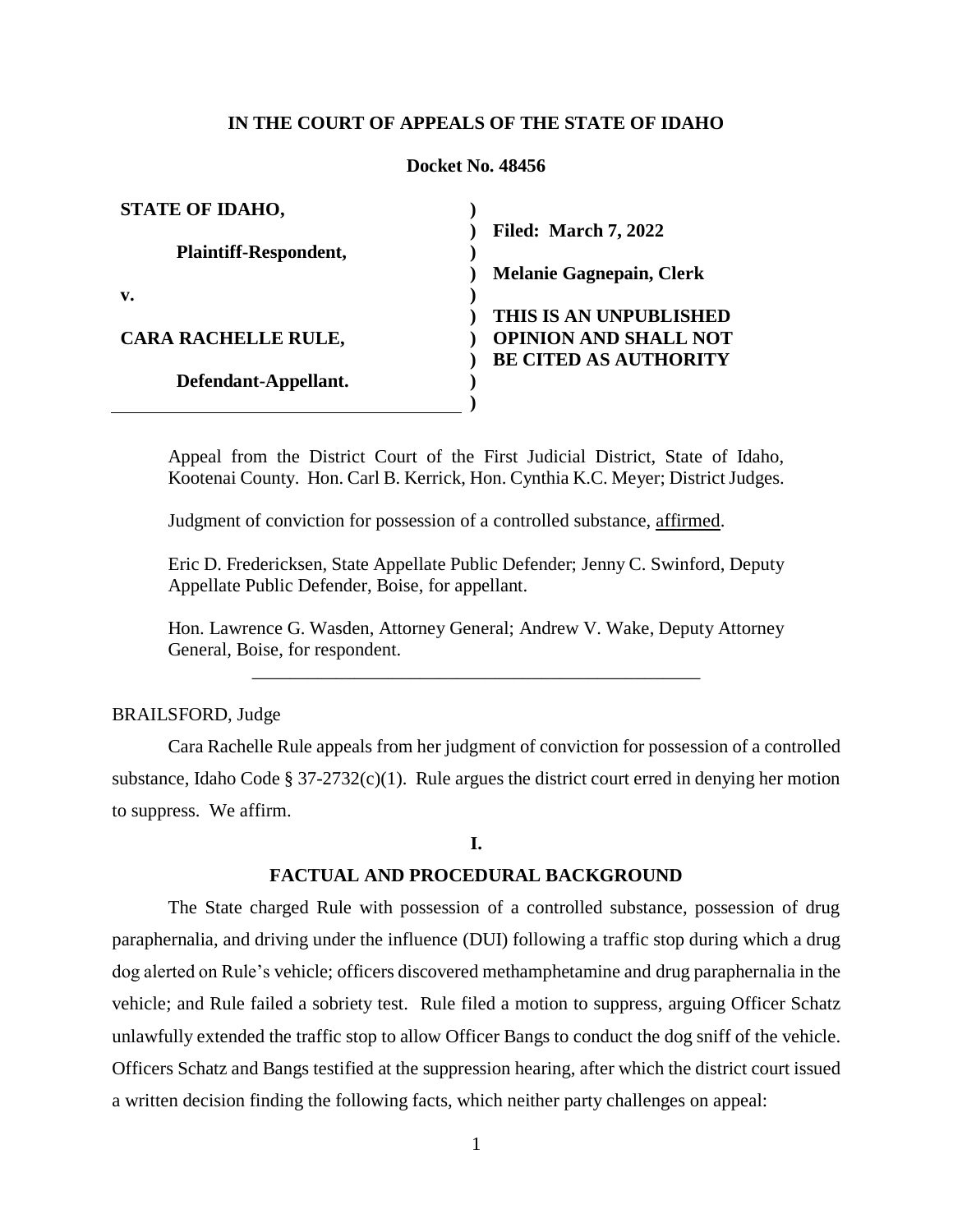On June 15, 2019, Officer Schatz stopped a vehicle after he observed the vehicle, located in the left turn lane of an I-90 off-ramp, turning left with the right turn signal engaged. Officer Schatz also observed the vehicle turning into a lane to reenter I-90 then changing out of that lane to continue onto Ramsey, a street perpendicular to I-90. Officer Schatz stopped the vehicle on Ramsey Road and identified the driver as [Rule]. During the stop, [Rule] was unable to locate proof of insurance for the vehicle because the vehicle belonged to her boyfriend. While speaking with [Rule], Officer Schatz noticed that [Rule's] cheeks appeared sunken compared to her driver's license picture and she had visible sores on her back and shoulders. Officer Schatz observed [Rule] at times clenching or grinding her teeth. She also exhibited a facial tremor with her lips constantly moving her mouth. After receiving [Rule's] driver's license and registration Office Schatz returned to his patrol vehicle to issue [Rule] a citation for failing to provide proof of insurance. While walking back to his vehicle, Officer Schatz radioed to dispatch requesting Officer Bangs to come to his location for a K9 sniff. In his patrol vehicle, Officer Schatz ran [Rule's] information and filled out the traffic citation.

Upon reinitiating contact with [Rule], Officer Schatz asked [Rule] to step out of her vehicle so he could explain the citation to her. He also asked [Rule] to step out of the vehicle for his safety and [her] safety while the K9 performed a vehicle sniff. Simultaneously, Officer Bangs had K9 Halo perform an exterior sniff of [Rule's] vehicle for the presence of drugs. K9 Halo alerted on [Rule's] vehicle. After the alert, Officer Schatz searched the vehicle. Officer Schatz found . . . a used pipe, a hypodermic needle, a straw, and methamphetamine in a purse located on the passenger side of the vehicle.

Following the search, Officer Schatz had [Rule] perform a standard field sobriety test. Based on [Rule's] performance, Officer Schatz determined [Rule] was under the influence of an intoxicating substance and arrested her.

(Internal citations omitted.) Further, the district court made specific factual findings, which the parties also do not dispute, regarding the timeline of the traffic stop based on the radio log between Officer Schatz and dispatch, the video from his dash camera, and the time stamp printed on the traffic citation. Based on these factual findings, the court ruled Officer Schatz did not unlawfully extend the traffic stop for the dog sniff and had reasonable suspicion of a DUI. As a result, it denied Rule's suppression motion.

Following this denial, Rule pled guilty to possession of drug paraphernalia and to possession of a controlled substance and reserved the right to appeal. Rule timely appeals the denial the suppression motion. 1

 $\overline{a}$ 

<sup>1</sup> In Rule's opening appellate brief, she states she is appealing "from the district court's judgment of conviction for two drug-related offenses," which suggests she is appealing both her judgments for felony possession of a controlled substance and for misdemeanor possession of drug paraphernalia. However, Rule's notice of appeal, which she filed on November 11, 2020, states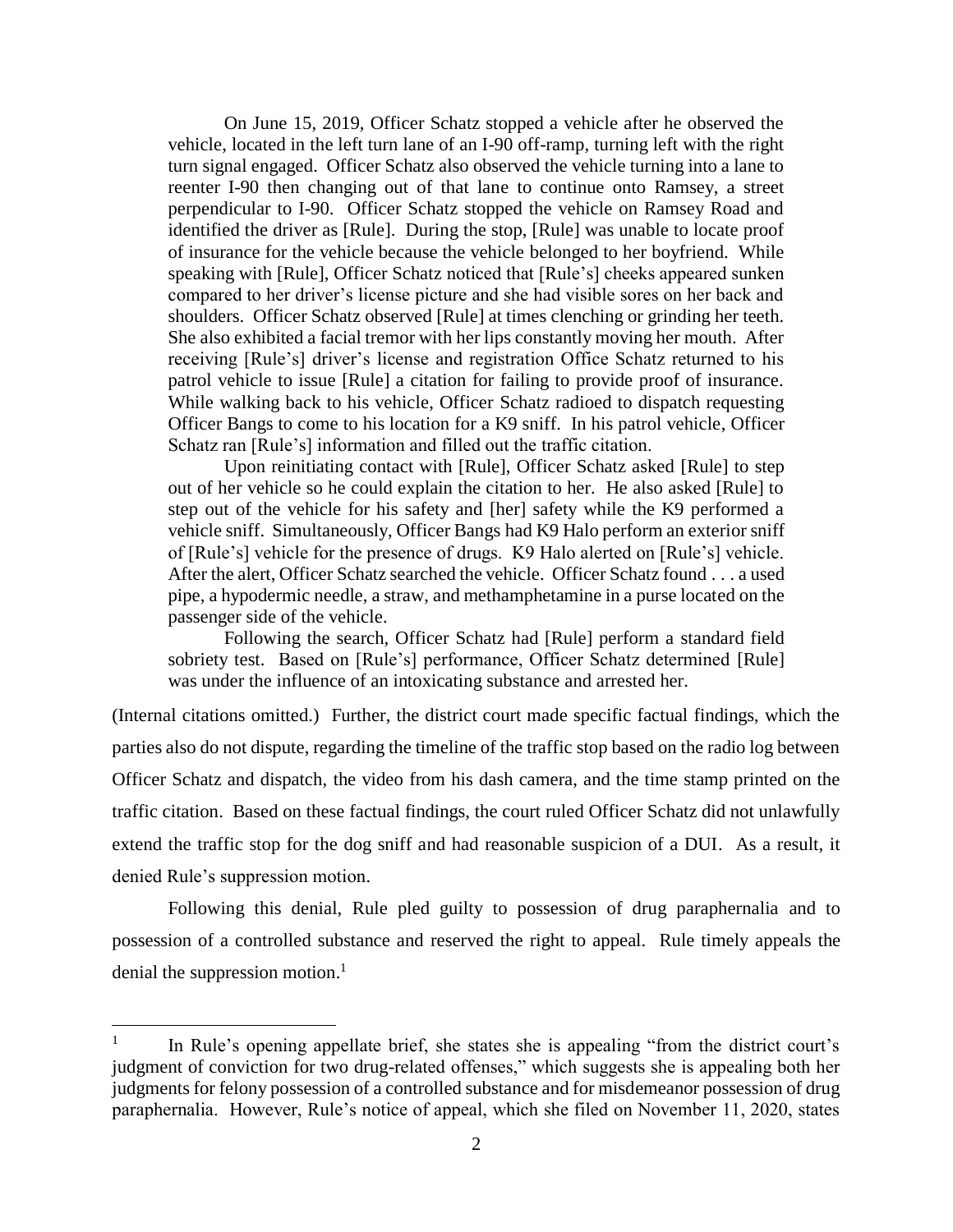## **II.**

## **STANDARD OF REVIEW**

The standard of review of a suppression motion is bifurcated. When a decision on a motion to suppress is challenged, we accept the trial court's findings of fact that are supported by substantial evidence, but we freely review the application of constitutional principles to the facts as found. *State v. Atkinson*, 128 Idaho 559, 561, 916 P.2d 1284, 1286 (Ct. App. 1996). At a suppression hearing, the power to assess the credibility of witnesses, resolve factual conflicts, weigh evidence, and draw factual inferences is vested in the trial court. *State v. Valdez-Molina*, 127 Idaho 102, 106, 897 P.2d 993, 997 (1995); *State v. Schevers*, 132 Idaho 786, 789, 979 P.2d 659, 662 (Ct. App. 1999).

# **III.**

#### **ANALYSIS**

On appeal, Rule is "[m]indful that substantial and competent evidence supports the district court's findings" but she contends "Officer Schatz unlawfully extended the traffic stop for the dog sniff." A traffic stop by an officer constitutes a seizure of the vehicle's occupants and implicates the Fourth Amendment's prohibition against unreasonable searches and seizures. *Delaware v. Prouse*, 440 U.S. 648, 653 (1979); *Atkinson*, 128 Idaho at 561, 916 P.2d at 1286. Under the Fourth Amendment, an officer may stop a vehicle to investigate possible criminal behavior if there is a reasonable and articulable suspicion that the vehicle is being driven contrary to traffic laws. *United States v. Cortez*, 449 U.S. 411, 417 (1981); *State v. Flowers*, 131 Idaho 205, 208, 953 P.2d 645, 648 (Ct. App. 1998). The reasonableness of the suspicion must be evaluated upon the totality of the circumstances at the time of the stop. *State v. Ferreira*, 133 Idaho 474, 483, 988 P.2d 700, 709 (Ct. App. 1999). The reasonable suspicion standard requires less than probable cause but more than mere speculation or instinct on the part of the officer. *Id*. An officer may draw reasonable inferences from the facts in his or her possession, and those inferences may be drawn from the

 $\overline{a}$ 

she is only appealing the judgment for the felony conviction, which the court entered forty-two days earlier on September 30. As the State notes, Rule's appeal was not timely to challenge the judgment for the misdemeanor conviction, which was entered on September 29--forty-three days before her notice. Idaho Appellate Rule 14 (providing notice must be filed within forty-two days of judgment). Because Rule's notice relates only to the judgment for felony possession of a controlled substance, her appeal is timely.